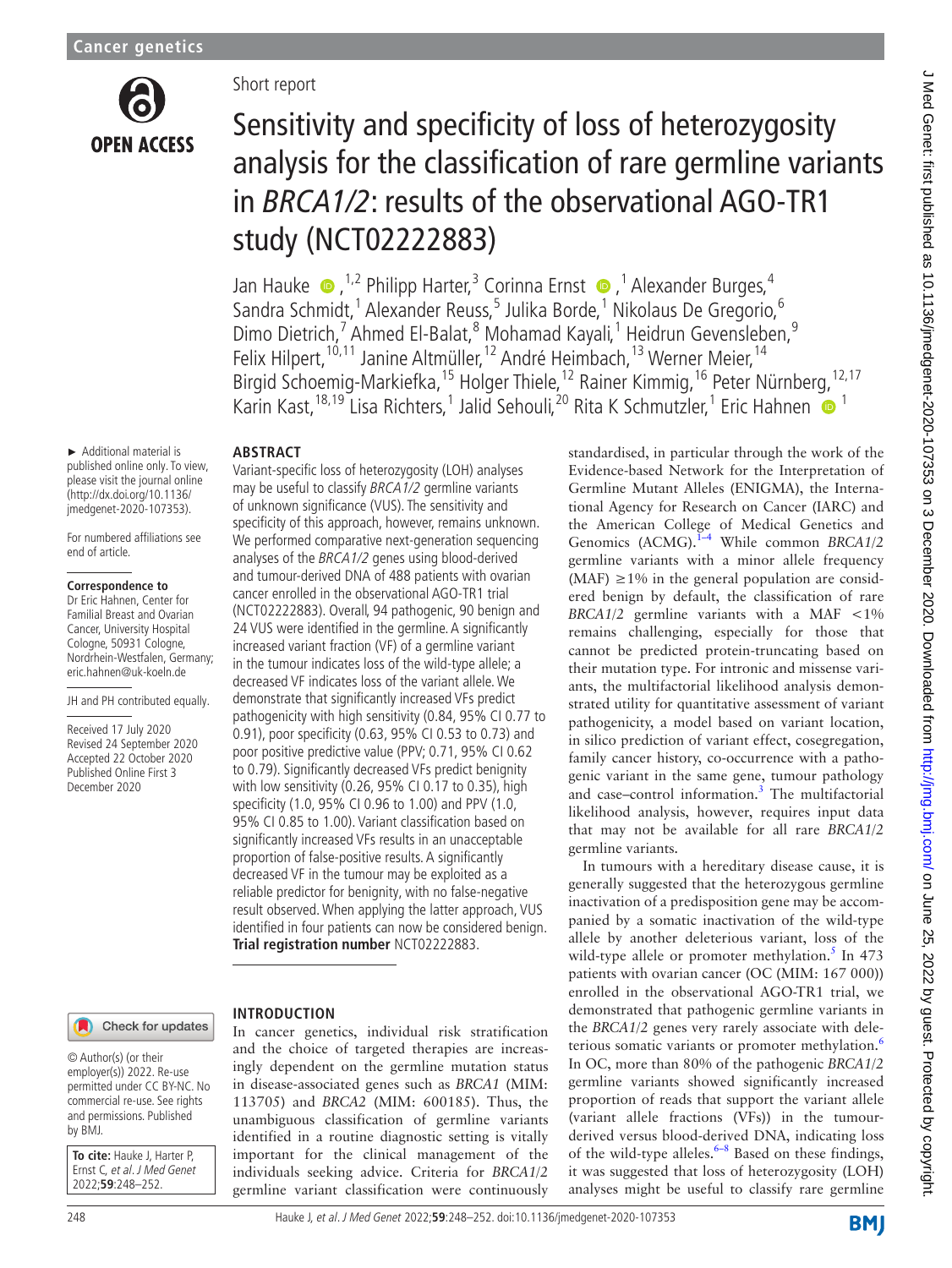variants in the *BRCA1/2* genes.<sup>9 10</sup> For rare germline variants in (candidate) cancer predisposition genes showing significantly increased VFs in the tumour, a potential role in cancer susceptibility was frequently suggested, as for example in the analyses of 429 patients with OC included in The Cancer Genome Atlas (TCGA) project.<sup>[7](#page-3-4)</sup> However, sensitivity along with specificity of LOH analyses for germline variant classification was not assessed so far. Thus, our study aims to quantify the sensitivity and the specificity of LOH analyses and their potential benefit for the classification of rare *BRCA1/2* germline variants in a wellcharacterised study sample of 488 patients with OC enrolled in the observational AGO-TR1 trial (NCT02222883).

# **METHODS**

#### **Study sample**

A total of 523 consecutive patients with invasive epithelial OC were enrolled. All patients were older than 18 years at study inclusion and provided written informed consent prior to enrolment. Venous blood samples were available from all 523 patients and formalin-fixed paraffin-embedded (FFPE) tumour samples were available from 496 patients. Genomic DNA was isolated from blood samples and from FFPE tumour samples as described previously.<sup>6</sup> Briefly, for the isolation of DNA from FFPE tumour samples, H&E-stained 3 µm tissue sections were centrally investigated (Institute of Pathology, University Hospital Bonn, Bonn, Germany); that is, tumour areas containing >80% tumour nuclei were chosen for DNA isolation (see [online supplemental](https://dx.doi.org/10.1136/jmedgenet-2020-107353)  [materials and methods](https://dx.doi.org/10.1136/jmedgenet-2020-107353) for details).

#### **Next-generation sequencing (NGS)**

Targeted NGS of blood and tumour samples of 496 patients was performed using a customised gene panel covering the coding regions and exon-flanking sequences (±15 nt) of the *BRCA1* (NM\_007294.3) and *BRCA2* (NM\_000059.3) genes.<sup>[6](#page-3-3)</sup> The hybridisation capture-based NGS method (Agilent SureSelect XT protocol optimised for 200 ng of genomic DNA) was suitable for the analysis of DNA derived from either blood or FFPE tumour samples. Sequencing was performed on a HiSeq4000 device (Illumina, San Diego, California, USA). NGS analyses with a mean read coverage of at least  $100\times$  were considered successful. NGS data derived from both blood and corresponding FFPE tumour samples of 488 individuals achieved this threshold. The clinical characteristics of the 488 individuals were described in the [online supplemental table 1](https://dx.doi.org/10.1136/jmedgenet-2020-107353). For the 488 individuals included, the mean read coverage was  $455 \times$  (range  $171 \times -882 \times$ ) for NGS of blood-derived DNA and  $570\times$  (range  $110\times$ –1802 $\times$ ) for tumour-derived DNA. Bioinformatic analyses, including variant calling, were carried out using the VARBANK V.2.10–2.24 pipeline of the Cologne Center for Genomics and the DDM1 platform (Sophia Genetics, Saint-Sulpice, Switzerland).

#### **Germline variant classification**

We employed criteria based on the ENIGMA and ACMG Guide-lines for variant classification.<sup>[4](#page-3-5)</sup> Rare variants were defined as variants with a MAF <1% in large outbred control reference groups. Common variants with a MAF above this threshold were generally considered benign and excluded from this investigation. All rare variants in splice regions and non-synonymous single-nucleotide/indel variants were included in this investigation. CNVs were not considered. To determine MAFs, we used Exome Aggregation Consortium  $(ExAC)^{11}$  data of individuals of European, non-Finnish ancestry, excluding samples from TCGA. All rare *BRCA1/2* germline variants were classified using

a five-tier variant classification system as proposed by the IARC Unclassified Genetic Variants Working Group,<sup>12</sup> namely, pathogenic=class 5, likely pathogenic=class 4, variant of uncertain significance (VUS)=class 3, likely benign=class 2 and benign=class 1. For reasons of clarity, class 4/5 are referred to as pathogenic variants and class 1/2 variants as benign variants in the following.

# **LOH analysis**

VFs were derived from VARBANK VCF files by division of the number of reads showing the variant allele and the observed read depth. Fold changes, that is, the ratio of tumour and blood VFs, were computed for each rare germline variant. Fisher's exact test was applied to assess the significance level of deviating proportions of reads showing a variant allele between blood and tumour sample, with p values <0.05 after correction for multiple testing using the Benjamini-Hochberg approach<sup>[13](#page-4-3)</sup> considered significant. A significantly increased VF of a variant in the tumour suggests loss of the wild-type allele. A significantly decreased VF of a variant in the tumour suggests loss of the variant allele. Statistical analyses were performed using SPSS Statistics V.25 and the epiR-Package under R V.3.6.2.

#### **Web resources**

OMIM:<http://www.omim.org/> ClinVar: <https://www.ncbi.nlm.nih.gov/clinvar/> ENIGMA: <https://enigmaconsortium.org/>

# **RESULTS**

Germline analysis revealed 208 rare variants in 181 of the 488 patients (37.1%). One hundred and fifty-seven patients carried one (32.2%), 21 carried two (4.3%) and 3 patients carried three rare germline variants (0.6%) ([online supplemental figure 1A\)](https://dx.doi.org/10.1136/jmedgenet-2020-107353). Of the 208 rare variants, 94 were pathogenic (class 4/5), 90 were benign (class 1/2) and 24 were of unknown significance (VUS, class 3). The combined *BRCA1/2* genotypes of the 181 patients with rare variants are illustrated in [online supplemental figure](https://dx.doi.org/10.1136/jmedgenet-2020-107353) [1B](https://dx.doi.org/10.1136/jmedgenet-2020-107353)). All rare variants were listed in the [online supplemental table](https://dx.doi.org/10.1136/jmedgenet-2020-107353) [2\)](https://dx.doi.org/10.1136/jmedgenet-2020-107353).

All rare germline variants were also detected in the corresponding tumour samples. Of the 94 pathogenic germline variants, 79 (84.0%) showed significantly increased VF in the tumour suggesting loss of the wild-type alleles, with fold changes ranging from 1.15 to 2.05 [\(figure](#page-2-0) 1, [online supplemental table 2](https://dx.doi.org/10.1136/jmedgenet-2020-107353)). The VF differences of the remaining 15 class 4/5 variants (16%) were statistically not significant with fold changes ranging from 0.85 to 1.13. Of note, none of the class 4/5 variants showed a significantly decreased VF in the tumour. Of the 90 class 1/2 variants, 33 (36.7%) showed significantly increased VFs in the tumour with fold changes ranging from 1.22 to 2.02, 34 showed nonsignificant differences (37.8%, fold changes ranging from 0.87 to 1.16) and for the remaining 23 variants, VFs were significantly decreased in tumour samples (25.6%, fold changes ranging from 0.06 to 0.84) [\(figure](#page-2-0) 1, [online supplemental table 2\)](https://dx.doi.org/10.1136/jmedgenet-2020-107353).

Variant classification based on significantly increased VFs shows a high sensitivity of 0.84 (95% CI 0.77 to 0.91), but a poor specificity of 0.63 (95% CI 0.53 to 0.73) and a poor positive predictive value (PPV) of 0.71 (95% CI 0.62 to 0.79). For this approach, the positive likelihood ratio  $(LR+)$  for pathogenicity is 2.29 (95% CI 1.72 to 3.05). Briefly, variant classification based on significantly increased VFs is hampered by the random distribution of VFs observed for benign variants. At least in a routine diagnostic setting, classification of rare *BRCA1/2*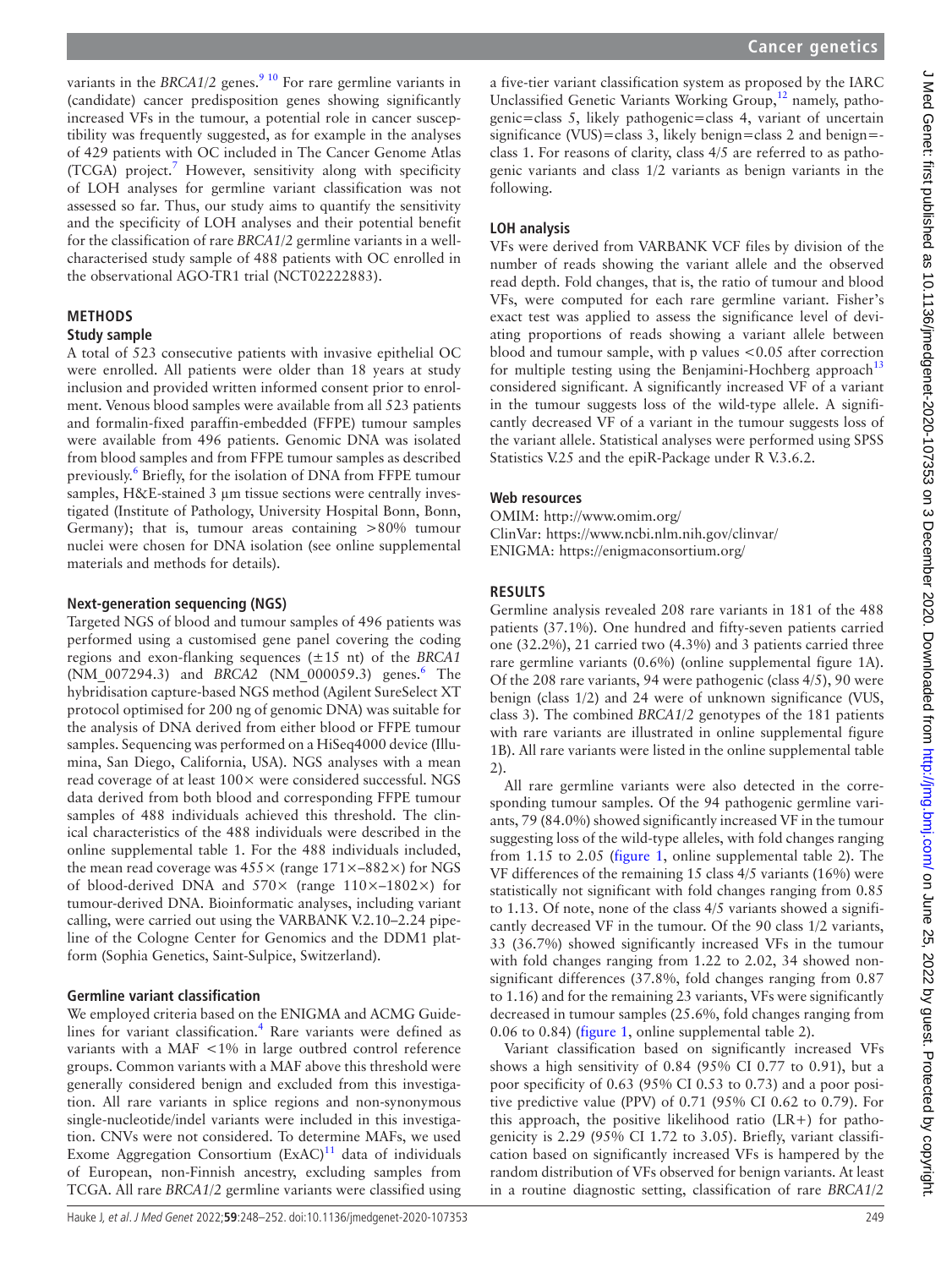

<span id="page-2-0"></span>**Figure 1** Fold change of VF between blood-derived and tumour-derived DNA observed for 208 class 4/5, class 3 and class 1/2 germline variants in the BRCA1/2 genes observed in the overall study sample. Significant differences in VFs between blood-derived and tumour-derived DNA were indicated by orange dots. Non-significant differences in VFs between bloodderived and tumour-derived DNA were indicated by blue dots. VFs, variant fraction.

germline variants may not be based on significantly increased VFs due to an unacceptable proportion of false-positive results.

As an alternative approach, a significantly decreased VF of a variant in the tumour, suggesting loss of the variant allele, may be useful to classify a rare *BRCA1/2* germline variant as benign. Significantly decreased VFs were specific for benign variants and were not observed for pathogenic germline variants [\(figure](#page-2-0) 1).



<span id="page-2-1"></span>

Of the benign variants observed in 90 patients, 17 were recurrent and found at least twice in the sample set. For most of the recurrent benign variants, we found a high variability of fold changes, occasionally ranging from a significant decrease to a significant increase [\(figure](#page-2-1) 2). Classification of benign *BRCA1/2* germline variants based on significantly decreased VFs results in a low sensitivity of 0.26 (95% CI 0.17 to 0.35) but a high specificity of 1.0 (95% CI 0.96 to 1.00) and a high PPV of 1.0 (95% CI 0.85 to 1.00). For this approach, the LR+ for benignity was 49.07 (95% CI 3.02 to 795.93) after Haldane-Anscombe correction ([online supplemental table 3\)](https://dx.doi.org/10.1136/jmedgenet-2020-107353). A significantly decreased VF of a variant in the tumour may be exploited as a reliable predictor for benignity, with no false-negative result observed. This also holds true when analysis were performed for both genes separately [\(figure](#page-2-0) 1, [online supplemental table 3\)](https://dx.doi.org/10.1136/jmedgenet-2020-107353). When applying this approach to the 24 VUS identified in our study sample, three distinct VUS found in four patients, that is, *BRCA1* p.(Val525Ile), *BRCA1* p.(Asp1152Asn) and *BRCA2* p.(Lys2498del), may be considered benign [\(figure](#page-2-1) 2).

## **DISCUSSION**

It was controversially discussed whether the results of LOH analyses may be useful for the classification of rare *BRCA1/2* germline variants.<sup>7-10 14-18</sup> Information from LOH analyses has not been implemented in the current ENIGMA variant classi-fication system<sup>3 19</sup> based on the previously published data<sup>[16](#page-4-4)</sup> suggesting that LOH analyses are not sufficiently reliable. Using paired analyses of blood-derived and tumour-derived DNA, we demonstrated that rare germline variants in the *BRCA1/2* genes might be classified benign based on significantly decreased VFs in the tumour. This approach reached a specificity of 1.0 (95% CI 0.96 to 1.00), a PPV of 1.0 (95% CI 0.85 to 1.00) and a LR+ of 49.07 (95% CI 3.02 to 795.93). Given the fact that changes in VFs of benign variants occur randomly [\(figure](#page-2-1) 2), this approach shows a limited sensitivity of only 0.26 (95% CI 0.17 to 0.36). As of March 2020, more than 6.100 distinct *BRCA1/2* germline VUS were listed in the ClinVar database, indicating the need for additional sources for the classification of *BRCA1/2* germline variants. We suggest that large-scale comparative germline/tumour NGS analyses with sufficient read depths may significantly reduce the number of VUS, especially for VUS for which data regarding cosegregation, family cancer history, co-occurrence with a pathogenic variant in the same gene and case–control information are not available.<sup>[3](#page-3-1)</sup>

## **Limitations of the study**

In the overall study sample of patients with OC enrolled in the observational AGO-TR1 study, pathogenic germline mutations in non-*BRCA1/2* OC predisposition genes such as *RAD51C/D* and *BRIP1* were observed. However, the prevalence of pathogenic germline mutations in these genes was too low to perform meaningful calculations. Larger studies are required to quantify the sensitivity and the specificity of LOH analyses for the classification of rare germline mutations in additional OC predisposition genes. Moreover, this investigation was focused on patients with OC and FFPE samples with a high tumour content. It remains elusive to which extent our approach may be transferred to breast tumour analyses that are usually associated with lower *BRCA1/2* LOH rates<sup>20</sup> and probably lower tumour contents in FFPE samples.

#### **Author affiliations**

<sup>1</sup> Center for Familial Breast and Ovarian Cancer, Center for Integrated Oncology (CIO), University Hospital Cologne, Cologne, Nordrhein-Westfalen, Germany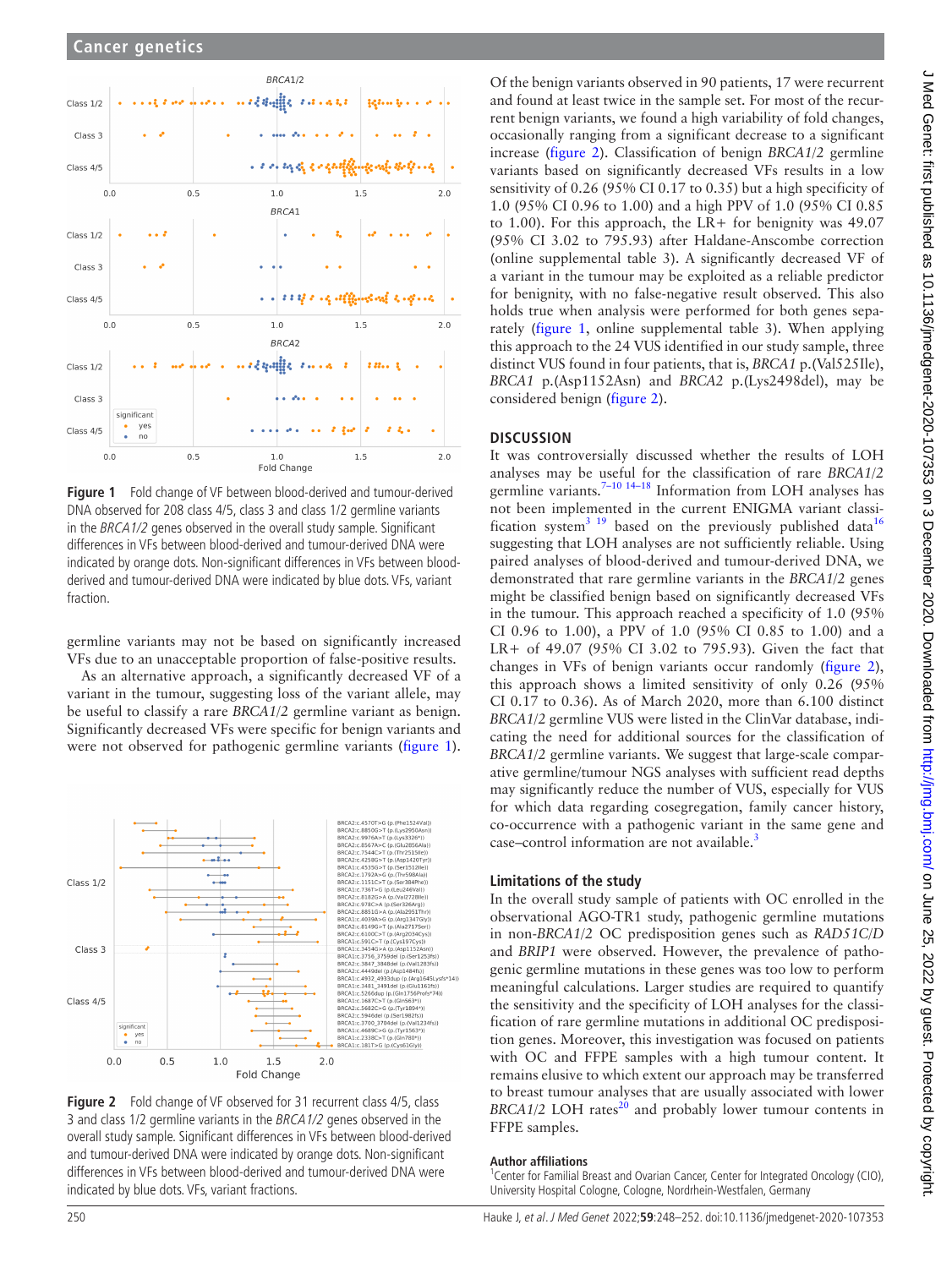<sup>2</sup>Medical Faculty, University Hospital Cologne, Cologne, Germany

<sup>3</sup>Department of Gynecology and Gynecologic Oncology, Kliniken Essen-Mitte, Essen,

Nordrhein-Westfalen, Germany<br><sup>4</sup>Department of Gynecology, University Hospital Munich-Großhadern, Munich, Bayern, Germany

<sup>5</sup>Coordinating Center for Clinical Trials, Philipps-University of Marburg, Marburg, Hessen, Germany

<sup>6</sup>Department of Gynecology and Obstetrics, University of Ulm and University Hospital Ulm, Ulm, Baden-Württemberg, Germany <sup>7</sup>

<sup>7</sup> Department of Otolaryngology, Head and Neck Surgery, University Hospital Bonn, Bonn, Nordrhein-Westfalen, Germany <sup>8</sup>

Department of Gynecology, University of Frankfurt, Frankfurt am Main, Hessen, Germany

<sup>9</sup>Institute of Pathology, University Hospital Bonn, Bonn, Nordrhein-Westfalen,

Germany<br><sup>10</sup>Department of Gynecology, University of Kiel, Kiel, Schleswig-Holstein, Germany <sup>11</sup>Onkologisches Therapiezentrum, Krankenhaus Jerusalem Hamburg, Hamburg, Germany

<sup>12</sup>Cologne Center for Genomics, University Hospital Cologne, Cologne, Nordrhein-<br>Westfalen, Germany

<sup>13</sup>Institute of Human Genetics, University of Bonn and University Hospital Bonn, Bonn and University Hospital Bonn,

<sup>14</sup>Department of Gynecology and Obstetrics, University Hospital Düsseldorf, Düsseldorf, 14Destrical Düsseldorf, Düsseldorf, 1

<sup>15</sup>Institute of Pathology, University Hospital Cologne, Cologne, Nordrhein-Westfalen, Germany

<sup>16</sup>Department of Gynecology, University Hospital Essen, Essen, Nordrhein-Westfalen, Germany

<sup>17</sup>Center for Molecular Medicine Cologne (CMMC), University of Cologne, Cologne,

Nordrhein-Westfalen, Germany<br><sup>18</sup>Department of Gynecology and Obstetrics, University Hospital Carl Gustav Carus, Technische Universität Dresden, Dresden, Germany

<sup>19</sup>Center for Familial Breast and Ovarian Cancer and Center for Integrated Oncology

(CIO), University Hospital Cologne, Cologne, Germany<br><sup>20</sup>Department of Gynecology and Gynecological Oncology, Charité, Berlin, Berlin, Germany

**Acknowledgements** We would like to thank AstraZeneca Germany for the support of the trial.

**Contributors** JH and PH contributed equally to this work; and study concept and design: JH, PH, RKS and EH; acquisition, analysis and interpretation of data: all authors; drafting the manuscript: JH, CE and EH; critical revision of the manuscript for important intellectual content: all authors; accountable for all aspects of the work in ensuring that questions related to the accuracy or integrity of any part of the work are appropriately investigated and resolved: all authors; final approval of the submitted manuscript: all authors; obtained funding: PH; study supervision: PH, RKS and EH; administrative, technical or material support: all authors.

**Funding** The study was funded by AstraZeneca Germany and the AGO Research GmbH.

**Competing interests** PH: consulting or advisory role: AstraZeneca, Roche/ Genentech, Tesaro, Clovis, Pharmamar Lilly and Sotio; research funding: AstraZeneca (Inst); travel, accommodations and expenses: Medac. AB: honoraria: AstraZeneca and Roche; consulting or advisory role: AstraZeneca and Roche. DD is a consultant for AJ Innuscreen GmbH (Berlin, Germany), a 100% daughter company of Analytik Jena AG (Jena, Germany) and receives royalties from product sales (innuCONVERT kits). KK: honoraria: Roche, Pfizer and AstraZeneca. JS: honoraria: AstraZeneca, PharmaMar, Roche and Tesaro; consulting or advisory role: AstraZeneca, Clovis Oncology, Novocure, Roche and Tesaro; research funding: Amgen (Inst), Bayer (Inst), Lilly (Inst) and Novartis (Inst). RKS: honoraria: AstraZeneca; consulting or advisory role: AstraZeneca; research funding: AstraZeneca (Inst); patents, royalties, other intellectual property: University of Cologne. EH: honoraria: AstraZeneca; consulting or advisory role: AstraZeneca; research funding: AstraZeneca (Inst).

**Patient consent for publication** Not required.

**Provenance and peer review** Not commissioned; externally peer reviewed.

**Supplemental material** This content has been supplied by the author(s). It has not been vetted by BMJ Publishing Group Limited (BMJ) and may not have been peer-reviewed. Any opinions or recommendations discussed are solely those of the author(s) and are not endorsed by BMJ. BMJ disclaims all liability and responsibility arising from any reliance placed on the content. Where the content includes any translated material, BMJ does not warrant the accuracy and reliability of the translations (including but not limited to local regulations, clinical guidelines, terminology, drug names and drug dosages), and is not responsible for any error and/or omissions arising from translation and adaptation or otherwise.

**Open access** This is an open access article distributed in accordance with the Creative Commons Attribution Non Commercial (CC BY-NC 4.0) license, which permits others to distribute, remix, adapt, build upon this work non-commercially, and license their derivative works on different terms, provided the original work is properly cited, appropriate credit is given, any changes made indicated, and the use is non-commercial. See: [http://creativecommons.org/licenses/by-nc/4.0/.](http://creativecommons.org/licenses/by-nc/4.0/)

# **ORCID iDs**

Jan Hauke<http://orcid.org/0000-0001-8236-4075> Corinna Ernst <http://orcid.org/0000-0001-7756-8815> Eric Hahnen<http://orcid.org/0000-0002-1152-8367>

# **REFERENCES**

- <span id="page-3-0"></span>1 Maxwell KN, Hart SN, Vijai J, Schrader KA, Slavin TP, Thomas T, Wubbenhorst B, Ravichandran V, Moore RM, Hu C, Guidugli L, Wenz B, Domchek SM, Robson ME, Szabo C, Neuhausen SL, Weitzel JN, Offit K, Couch FJ, Nathanson KL. Evaluation of ACMG-Guideline-Based variant classification of cancer susceptibility and Non-Cancer-Associated genes in families affected by breast cancer. [Am J Hum Genet](http://dx.doi.org/10.1016/j.ajhg.2016.02.024) 2016;98:801–17.
- 2 Nykamp K, Anderson M, Powers M, Garcia J, Herrera B, Ho Y-Y, Kobayashi Y, Patil N, Thusberg J, Westbrook M, Topper S, Invitae Clinical Genomics Group. Sherloc: a comprehensive refinement of the ACMG-AMP variant classification criteria. [Genet](http://dx.doi.org/10.1038/gim.2017.37)  [Med](http://dx.doi.org/10.1038/gim.2017.37) 2017:19:1105-17
- <span id="page-3-1"></span>3 Parsons MT, Tudini E, Li H, Hahnen E, Wappenschmidt B, Feliubadaló L, Aalfs CM, Agata S, Aittomäki K, Alducci E, Alonso-Cerezo MC, Arnold N, Auber B, Austin R, Azzollini J, Balmaña J, Barbieri E, Bartram CR, Blanco A, Blümcke B, Bonache S, Bonanni B, Borg Åke, Bortesi B, Brunet J, Bruzzone C, Bucksch K, Cagnoli G, Caldés T, Caliebe A, Caligo MA, Calvello M, Capone GL, Caputo SM, Carnevali I, Carrasco E, Caux-Moncoutier V, Cavalli P, Cini G, Clarke EM, Concolino P, Cops EJ, Cortesi L, Couch FJ, Darder E, de la Hoya M, Dean M, Debatin I, Del Valle J, Delnatte C, Derive N, Diez O, Ditsch N, Domchek SM, Dutrannoy V, Eccles DM, Ehrencrona H, Enders U, Evans DG, Farra C, Faust U, Felbor U, Feroce I, Fine M, Foulkes WD, Galvao HCR, Gambino G, Gehrig A, Gensini F, Gerdes A-M, Germani A, Giesecke J, Gismondi V, Gómez C, Gómez Garcia EB, González S, Grau E, Grill S, Gross E, Guerrieri-Gonzaga A, Guillaud-Bataille M, Gutiérrez-Enríquez S, Haaf T, Hackmann K, Hansen TVO, Harris M, Hauke J, Heinrich T, Hellebrand H, Herold KN, Honisch E, Horvath J, Houdayer C, Hübbel V, Iglesias S, Izquierdo A, James PA, Janssen LAM, Jeschke U, Kaulfuß S, Keupp K, Kiechle M, Kölbl A, Krieger S, Kruse TA, Kvist A, Lalloo F, Larsen M, Lattimore VL, Lautrup C, Ledig S, Leinert E, Lewis AL, Lim J, Loeffler M, López-Fernández A, Lucci-Cordisco E, Maass N, Manoukian S, Marabelli M, Matricardi L, Meindl A, Michelli RD, Moghadasi S, Moles-Fernández A, Montagna M, Montalban G, Monteiro AN, Montes E, Mori L, Moserle L, Müller CR, Mundhenke C, Naldi N, Nathanson KL, Navarro M, Nevanlinna H, Nichols CB, Niederacher D, Nielsen HR, Ong K-R, Pachter N, Palmero EI, Papi L, Pedersen IS, Peissel B, Perez-Segura P, Pfeifer K, Pineda M, Pohl-Rescigno E, Poplawski NK, Porfirio B, Quante AS, Ramser J, Reis RM, Revillion F, Rhiem K, Riboli B, Ritter J, Rivera D, Rofes P, Rump A, Salinas M, Sánchez de Abajo AM, Schmidt G, Schoenwiese U, Seggewiß J, Solanes A, Steinemann D, Stiller M, Stoppa-Lyonnet D, Sullivan KJ, Susman R, Sutter C, Tavtigian SV, Teo SH, Teulé A, Thomassen M, Tibiletti MG, Tischkowitz M, Tognazzo S, Toland AE, Tornero E, Törngren T, Torres-Esquius S, Toss A, Trainer AH, Tucker KM, van Asperen CJ, van Mackelenbergh MT, Varesco L, Vargas-Parra G, Varon R, Vega A, Velasco Ángela, Vesper A-S, Viel A, Vreeswijk MPG, Wagner SA, Waha A, Walker LC, Walters RJ, Wang-Gohrke S, Weber BHF, Weichert W, Wieland K, Wiesmüller L, Witzel I, Wöckel A, Woodward ER, Zachariae S, Zampiga V, Zeder-Göß C, Lázaro C, De Nicolo A, Radice P, Engel C, Schmutzler RK, Goldgar DE, Spurdle AB, KConFab Investigators. Large scale multifactorial likelihood quantitative analysis of BRCA1 and BRCA2 variants: An ENIGMA resource to support clinical variant classification. [Hum Mutat](http://dx.doi.org/10.1002/humu.23818) 2019:40:1557-78.
- <span id="page-3-5"></span>4 Richards S, Aziz N, Bale S, Bick D, Das S, Gastier-Foster J, Grody WW, Hegde M, Lyon E, Spector E, Voelkerding K, Rehm HL, ACMG Laboratory Quality Assurance Committee. Standards and guidelines for the interpretation of sequence variants: a joint consensus recommendation of the American College of medical genetics and genomics and the association for molecular pathology. [Genet Med](http://dx.doi.org/10.1038/gim.2015.30) 2015;17:405–23.
- <span id="page-3-2"></span>5 Knudson AG. Mutation and cancer: statistical study of retinoblastoma. [Proc Natl Acad](http://dx.doi.org/10.1073/pnas.68.4.820)  [Sci U S A](http://dx.doi.org/10.1073/pnas.68.4.820) 1971;68:820–3.
- <span id="page-3-3"></span>6 Hauke J, Hahnen E, Schneider S, Reuss A, Richters L, Kommoss S, Heimbach A, Marmé F, Schmidt S, Prieske K, Gevensleben H, Burges A, Borde J, De Gregorio N, Nürnberg P, El-Balat A, Thiele H, Hilpert F, Altmüller J, Meier W, Dietrich D, Kimmig R, Schoemig-Markiefka B, Kast K, Braicu E, Baumann K, Jackisch C, Park-Simon T-W, Ernst C, Hanker L, Pfisterer J, Schnelzer A, du Bois A, Schmutzler RK, Harter P. Deleterious somatic variants in 473 consecutive individuals with ovarian cancer: results of the observational AGO-TR1 study (NCT02222883). [J Med Genet](http://dx.doi.org/10.1136/jmedgenet-2018-105930) 2019;56:574–80.

<span id="page-3-4"></span>7 Kanchi KL, Johnson KJ, Lu C, McLellan MD, Leiserson MDM, Wendl MC, Zhang Q, Koboldt DC, Xie M, Kandoth C, McMichael JF, Wyczalkowski MA, Larson DE, Schmidt HK, Miller CA, Fulton RS, Spellman PT, Mardis ER, Druley TE, Graubert TA, Goodfellow PJ, Raphael BJ, Wilson RK, Ding L. Integrated analysis of germline and somatic variants in ovarian cancer. [Nat Commun](http://dx.doi.org/10.1038/ncomms4156) 2014;5:3156.